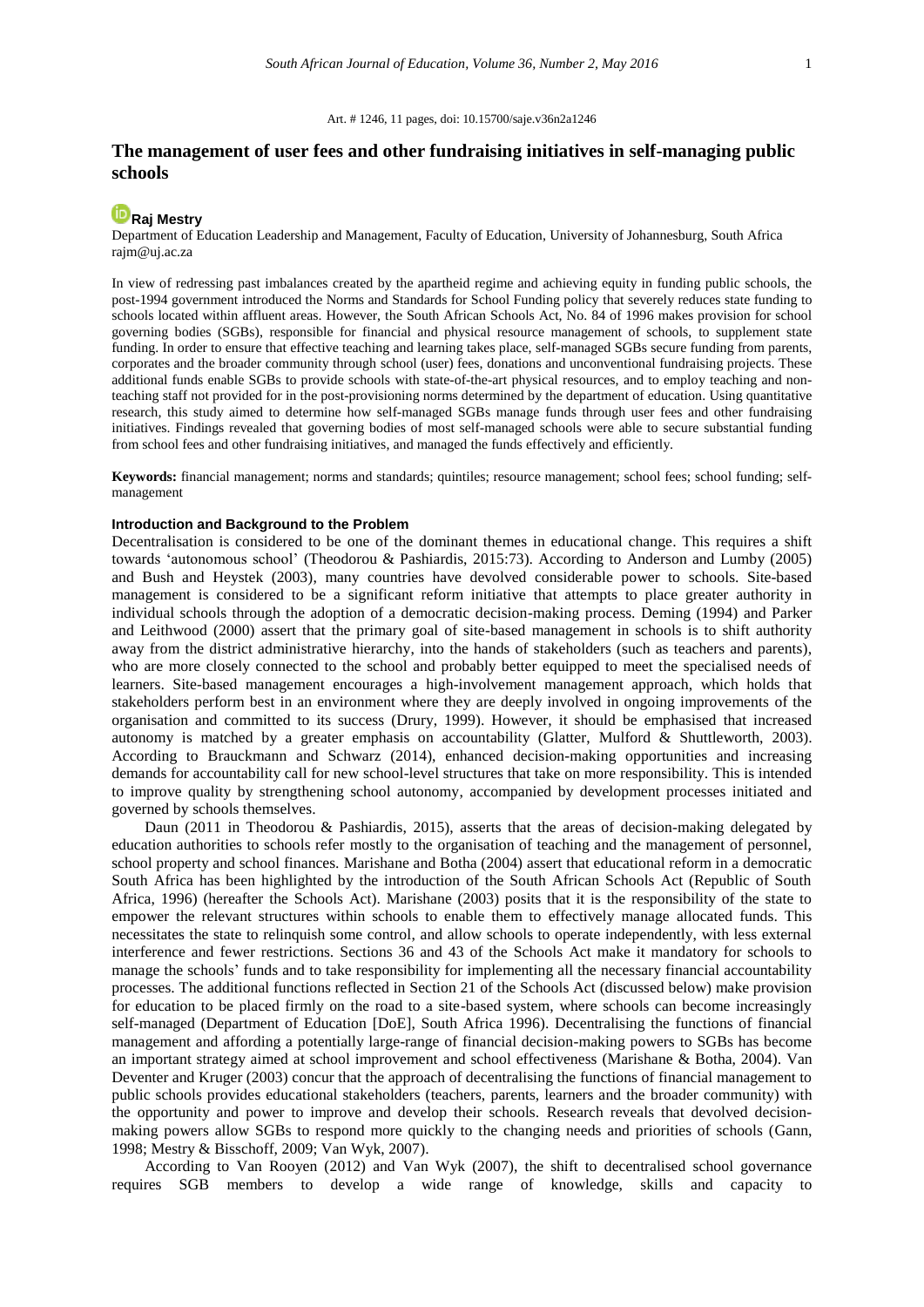deal with the complex issues and tasks they are expected to fulfil. Inevitably, issues of finance and budgeting take up a large proportion of SGB governors' time, in particular because SGBs have the authority to develop and implement the school' policy, draw up budgets, and set and collect school fees (Bush & Heystek, 2003). Unquestionably, sitebased management results in increased accountability for SGBs, who are entrusted with managing the financial and physical resources of public schools (Mestry, 2004; Xaba & Ngubane, 2010). According to Botha (2012), accountability in self-managed schools reduces the risk of funds being mismanaged or misappropriated through corruption and other related fraudulent practices. This implies a profound change in the culture and practice of schools, and it therefore becomes imperative for SGBs, school management teams (SMTs) and principals (who evidently serve on both SGBs and SMTs), to have sound financial knowledge and skills by means of which to manage their schools' financial and physical resources effectively, efficiently and economically. This ensures that SGBs take appropriate steps to prevent any unauthorised, irregular, fruitless and wasteful expenditure (Republic of South Africa, 1999).

However, while enabling or driving forces for decentralisation and self-management are emphasised, hindering forces are also prevalent. A number of negative effects appear to hamper the successful implementation of site-based management. These include an increased burden on school leaders, a widening of social inequalities, and an increased possibility of fraud and misuse of public funds (Theodorou & Pashiardis, 2015). These are often attributed to the way funding is utilised and to the adoption of ineffective financial management practices. In South Africa, the inappropriate selection of parents to serve on SGBs, principals' leadership styles and environmental factors, such as parents' socio-economic status, are likewise factors detrimental to the provision of quality education. Media reports reflect on the way in which principals and SGBs have become entangled in financial mismanagement through misappropriation, fraud, pilfering of cash, theft, poor record keeping and improper financial controls (Mestry, 2004; Mtshali, 2012; Phaladi, 2015). It can thus be argued that decentralisation of school governance brings with it the possibility of extreme inequality due to parents and teachers not having the knowledge and resources to adequately exercise the financial management of their children's schooling (Van Langen & Dekkers, 2001 in Tsotetsi, Van Wyk & Lemmer, 2008).

Nevertheless, the concept of self-managed schools is significant for the transformation of the post-apartheid South African school system, as well as education systems in developing countries plagued with major challenges in school funding and the provision of quality education. This study emphasises the importance of self-managed schools accumulating funds through school (user) fees and unconventional fundraising initiatives, and effectively managing these funds. Research has shown that well-resourced schools contribute to excellent learner performance and the achievement of sound educational outcomes (Levačić & Vignoles, 2002; Van der Berg, 2006).

Most schools located within affluent suburbs and inner-city areas have elected to be selfmanaged in contrast to the many schools in townships and rural areas that are dependent on education district offices to manage their schools' finances (Mestry, 2006; Organisation for Economic Co-operation and Development [OECD], 2008). To be self-managed, SGBs are required to apply for additional functions to the provincial Head of Department, in terms of section 21 of the Schools Act. These functions include:

- maintaining and improving the school's property, buildings, grounds and hostel;
- determining the extra-mural curriculum and the choice of subject option in terms of provincial curriculum policy;
- purchasing textbooks, educational materials or equipment for the school; and
- paying for municipal services provided to the school.

The DoE applies criteria such as determining the capacity of SGBs and the timely submission of financial statements annually to the DoE, in order to grant schools these additional functions. At the beginning of each academic year, the provincial DoE earmarks an amount for the procurement of physical resources and learning and teaching support materials (LTSM) for each school under their administration, and deposits the amount directly into the so-called 'section 21' school's banking account (Bisschoff & Thurlow, 2005; Van Rooyen, 2012). Although governing bodies are required to spend the state's resource allocation according to the prescriptions of the provincial head of department, some financial freedom is conferred to these schools (Mestry & Bisschoff, 2009; Van Rooyen, 2012). Schools acquiring section 21 functions have the advantage of selecting their own suppliers, rather than relying on the district offices. They have the opportunity of negotiating better prices and obtaining substantial discounts from suppliers. In the event that funds are not fully utilised in the assigned financial year, the unspent funds may be utilised in the following financial year.

Research reveals that schools that have been granted section 21 functions perform much better financially (Van Wyk, 2007). Most of these schools are in a position to recruit governors with good communication and financial skills, for example, preparing and managing school budgets (OECD, 2008). Many parents of self-managed schools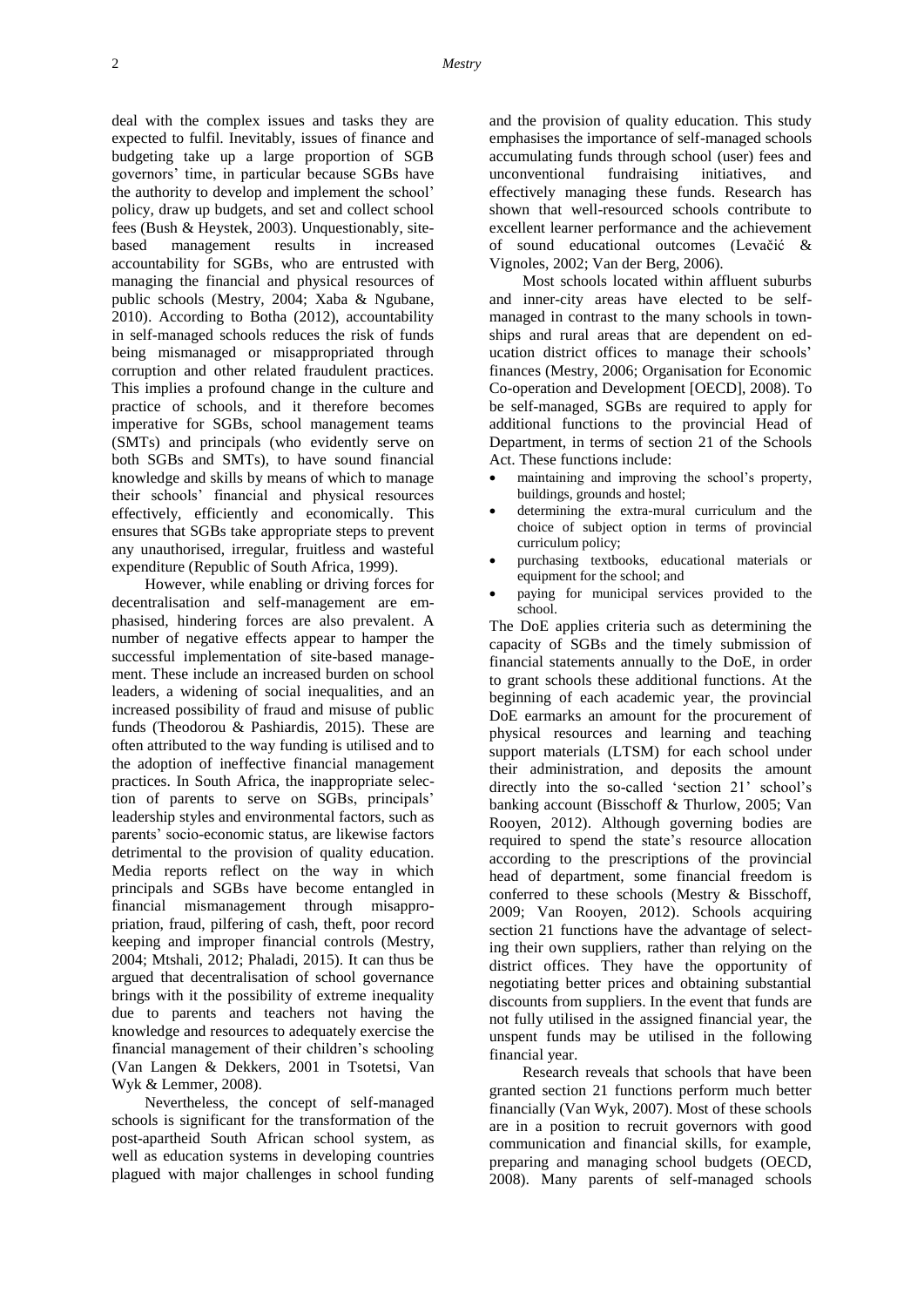usually take an interest in school affairs and will choose competent, dedicated and hardworking people to serve on their SGBs. Research conducted by Karlsson (2002) shows that many self-managed schools have strong parent components serving on the SGBs, who undertake their responsibilities seriously. The findings also revealed that principals of self-managed schools still play a dominant role in meetings and financial decision-making. This is attributed to the principal's position of power within the school, levels of education in contrast to parent governors, having first access to information received from the education authorities, and because principals are delegated the authority to execute decisions taken at SGB meetings.

On the other hand, schools that are not conferred section 21 functions (the so-called 'non-Section 21' schools) receive their resource allocation in the form of a 'paper budget'. These schools are dependent on the district offices for the procurement of LTSM, defraying the cost of repairs and maintenance, and paying for services rendered to the school. The unspent funds in a particular financial year are transferred to the national treasury since no rollover of the budget is applied (Mestry & Bisschoff, 2009).

Most of the historically advantaged schools (mostly former Model C) have been subjected to severe cutbacks in state funding. These schools, financially advantaged under the pre-1994 school dispensation in South Africa, have adequate resources to provide quality education (Fiske & Ladd, 2005; Motala, 2011). However, to sustain their school funds and continue to provide effective education, most of the SGBs resort to aggressive marketing and fundraising initiatives. The schools' budgets are substantial and make provision for the salaries of additional teachers above the postprovisioning norm determined by the DoE, stateof-the-art resources, safety and security, extramural activities and stationery. The SGBs are thus compelled to charge exorbitant school fees and resort to numerous fundraising initiatives.

The research question for this study was thus stated as follows:

> *How do SGBs of self-managed public schools manage school (user) fees and other fundraising initiatives to facilitate the provision of quality education?*

The following were sub-questions:

- What is the nature of effective and efficient school financial management in respect of school (user) fees and other fundraising initiatives?
- What are the perceptions of teachers and SMTs of the management of school fees and fundraising projects in self-managed public schools?

### Aims of the Study

The general aim was to determine whether the SGBs of public schools manage school (user) fees and fundraising initiatives effectively and efficiently to facilitate the provision of quality education. In order to achieve this aim, the following objectives were formulated:

- To understand the nature of effective and efficient school financial management in respect of school (user) fees and other fundraising initiatives.
- To determine the perceptions of teachers and SMTs of the effective and efficient management of school fees and fundraising projects in self-managed public schools.

### *Financial management of fundraising initiatives and school fees*

School financial management can be described as the performance of management actions (regulatory tasks) connected with the financial aspects of schools, with the aim of achieving effective education (Mestry & Bisschoff, 2009). Financial management is a process with several activities: identification, measurement, accumulation, analyses, preparation, interpretation and communication of information. As mentioned previously, school managers with appropriate financial knowledge and skills are required to manage their schools' finances effectively and efficiently. Effectiveness implies school managers doing the right task, undertaking financial activities, yielding positive financial results and achieving school financial goals. Efficiency, often measureable, is about them doing things in an optimal way, for example doing it in the fastest or the least costly way. Efficiency is simply about school managers doing things right, that is, the ability to avoid wasting materials, energy, effort, money and time in doing something or in producing a desired result (WordReference.com, 2016).

To manage the finances effectively and efficiently, school managers ought to ensure that their role functions are clearly defined and the limits of their delegated authority are established; the budget reflects the school's prioritised educational objectives; they seek to achieve value for money and are subjected to regular monitoring; they establish sound internal and external financial control mechanisms to safeguard the reliability and accuracy of financial transactions; purchasing arrangements achieve best value for money; all financial records are meticulously maintained; and all monies collected are receipted, recorded and banked promptly (Mestry & Bisschoff, 2009; Van Rooyen, 2012). To achieve the goals of the school, it is crucial that all financial activities undertaken by various individuals or committees are synchronised.

Systems theory (Banathy, 1991) was used as a conceptual framework to underpin this study. Systems theory gives primacy to the interconnectedness and interdependence of the elements in a system, as well as the evolutionary nature of a system (Banathy & Jenlink, 2004). The system of interest in this investigation was the DoE, SGBs,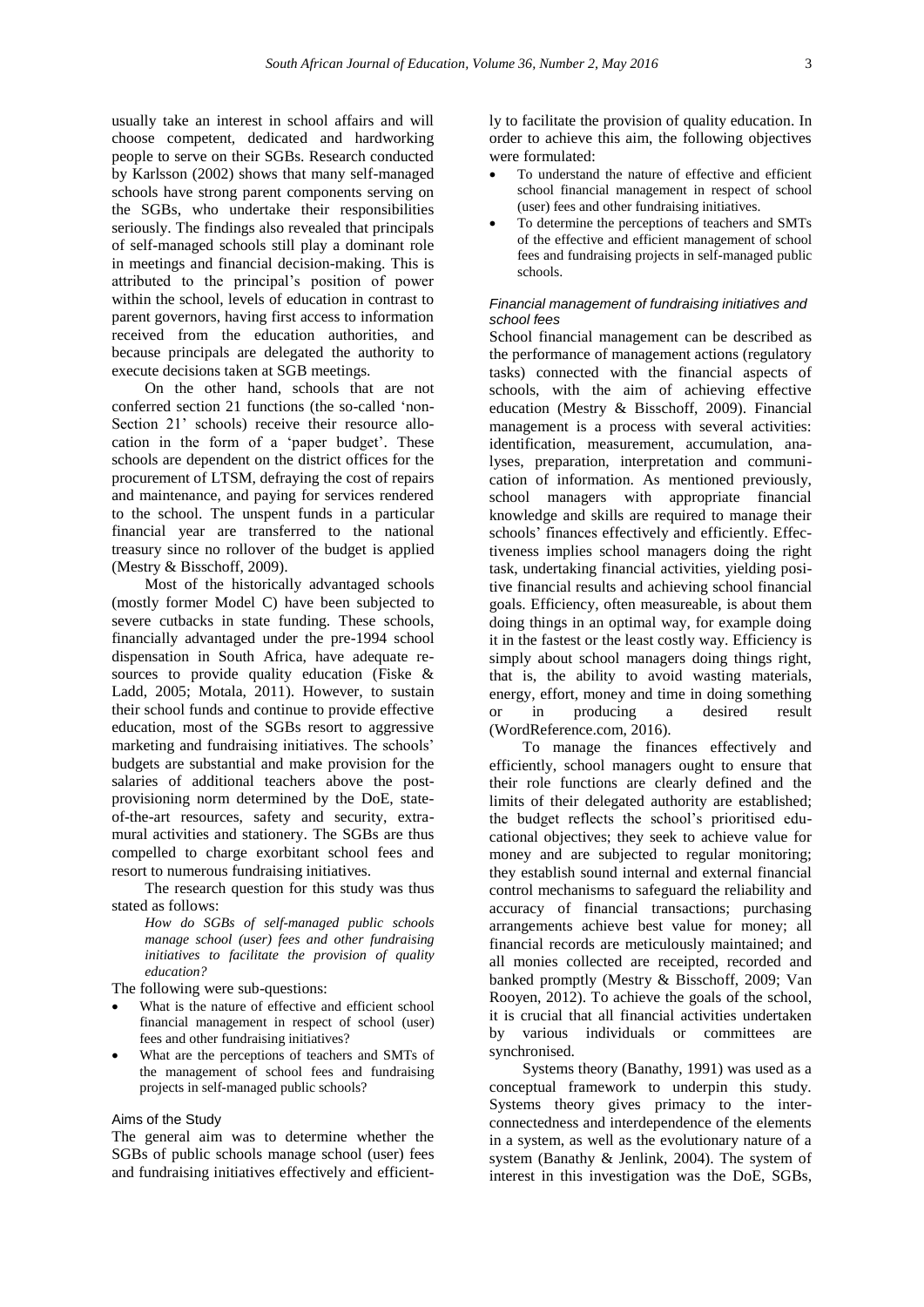SMTs and principals. The central focus of systems theory is [self-regulating systems,](https://en.wikipedia.org/wiki/Homeostasis) that is, systems that are self-managing and self-correcting through [feedback.](https://en.wikipedia.org/wiki/Feedback) Self-regulating systems are found in local and global ecosystems, and in human learning processes. Duffy and Reigeluth (2008) explain that in order to improve the quality of teaching and learning, the circle goes around what we traditionally call a school system and everything outside the circle is known as the external environment. The SGBs, SMTs and principals, having a shared vision, influence the external environment (corporates and the broader community) to fund their organisations.

The discussion on self-managed schools is also subjected to a legal framework. The South African Schools Act of 1996 (as amended) and the National Norms and Standards for School Funding policy of 1998 (as amended) are two important Acts that underpin this study.

The Schools Act (Republic of South Africa, 1996) is aimed at the creation and management of a new national school system that provides uniformity in the organisation, governance and funding of schools. The National Norms and Standards for School Funding (NNSSF) policy (Republic of South Africa, 1998) provides a statutory basis for funding public schools, namely that schools serving poorer communities ought to receive far more funds from the state than schools serving better-off communities. In order to address equity in public school funding, the NNSSF policy (Republic of South Africa, 1998) requires that all public schools be ranked according to quintiles. Schools located in townships and rural areas are ranked as Quintiles 1 and 2, and most schools situated within affluent areas are ranked Quintiles 4 and 5. Some inner-city schools and schools serving middle class communities have been classified as Quintile 3. The current policy determines that poor schools, ranked Quintiles 1 and 2, and more recently Quintile 3 schools, be declared 'no-fee' schools. These schools receive a far higher state subsidy than their advantaged counterparts (Quintiles 4 and 5).

Despite the progressive NNSSF policy, affluent public schools have experienced dramatic changes in learner enrolment. Constitutional rights, the school fee-exemption policy and the advent of a new black middle class have resulted in mass migration of learners from township and rural schools to historically advantaged schools. According to Hofmeyr (2000), black parents realising the importance of quality education have enrolled their children at well-resourced affluent schools in suburbs. This is despite the high cost of school fees, uniforms and transportation.

Research reveals that decisions concerning school choice made by parents are mainly related to excellent learner performance and the school's achievement of sound education outcomes (Powers

& Cookson, 1999; Teske & Schneider, 2001). These are ultimately linked to whether schools are well-resourced (physical as well as human). Acquiring substantial school funding secures essential or state-of-the-art resources for the provision of quality education. In South Africa, research conducted by Van der Berg (2006) revealed that fiscal resource inputs does have an effect on the educational outcomes. Levačić (2005), in her research, confirms that there is a causal link between resourcing and learner outcomes and makes the following arguments: changes in class size in the primary school from 40 to 50 may have a significant effect on teaching, and learning outcomes; conditions of classrooms (leaking and unusable classrooms) have a strong effect on reading and mathematics scores for middle school learners; and providing textbooks increases primary learners' attainment quite substantially.

For schools to improve learner performance and attain the desired educational outcomes, SGBs are required so as to prepare effective budgets. Mestry and Bisschoff (2009) describe the budget as the mission statement of the school expressed in monetary terms, and as a management tool, it contributes to the attainment of the school's goals and objectives. Resources, both financial and human, thus allow learners to fully participate in their education. Resources are required to address teacher-learner ratios, which influence class size; to provide learner support services in the form of counselling and support for those with special needs and literacy problems; and to uplift teacher morale in terms of the support they receive, their generally accepted poor salaries and their ever increasing workload. With sufficient financial resources, which are effectively and efficiently managed, schools are able to provide learners with access to textbooks and technologically advanced facilities (Blake & Mestry, 2014).

Schools that are financially self-managed are required to make substantial provision in their budget for services such as rates, water and electricity, and school repairs and maintenance. Funds are also set aside for educational excursions, safety and security of learners, hostel maintenance (where applicable), the cost of providing professional development programmes for teaching and nonteaching staff, the procurement of office equipment and software programmes, and the purchase and maintenance of vehicles.

Taking into account that public schools ranked as Quintiles 4 and 5 are marginally subsidised by the state, the SGBs are compelled to increase the level of funding through school fees, income generation and fundraising (Maruma, 2005). Parents are compelled to pay school (user) fees. To increase the schools' coffers, many of these schools tend to levy exorbitant fees to suplement state resources. The issue of school fees is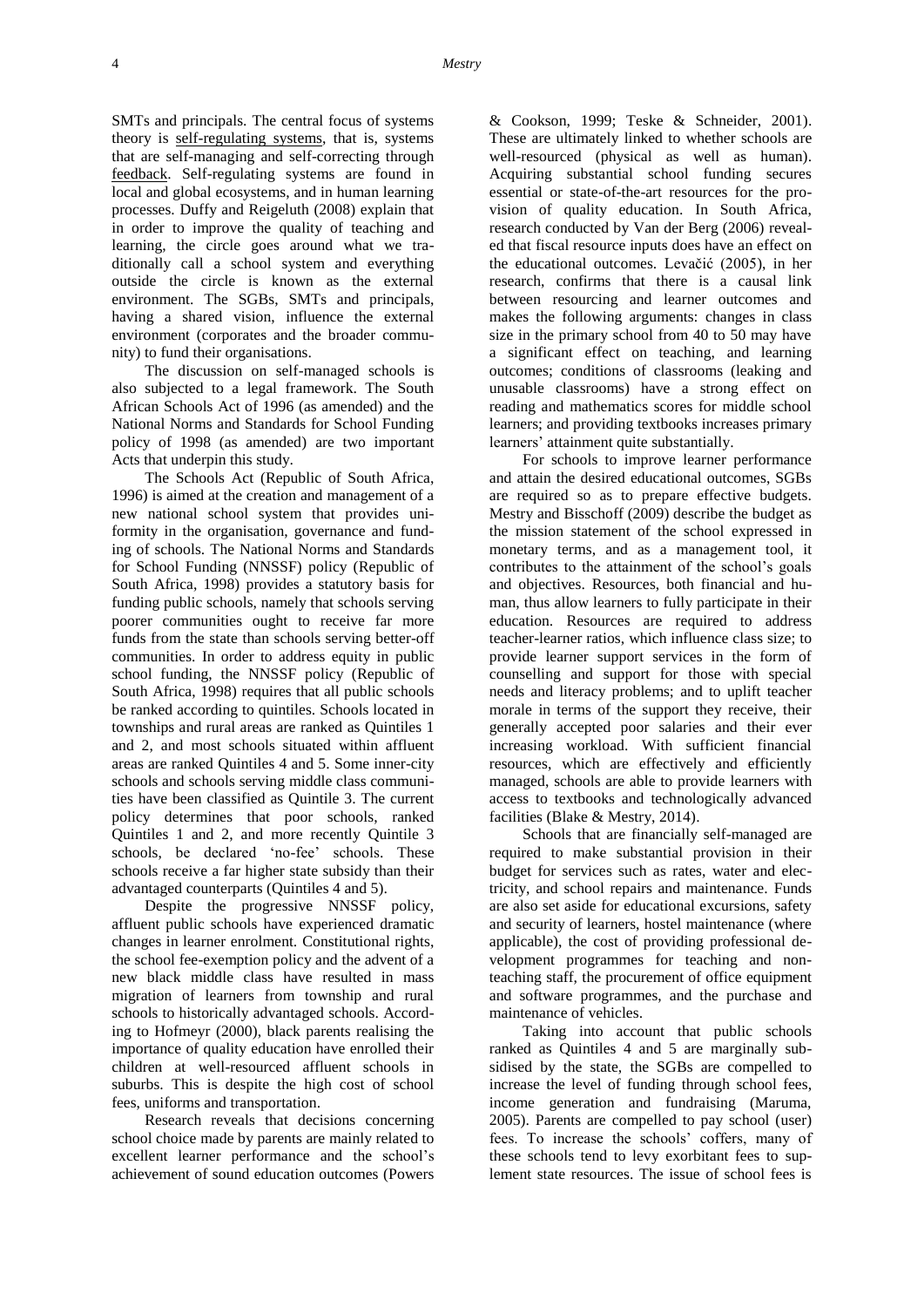controversial, and has been intensely debated in political and educational forums (Rechovsky, 2006). Some contend that school fees are used as a deterrent to deny poor learners access to wellresourced schools (see Roithmayr, 2002). However, Fleisch and Woolman (2004) repudiated Roithmayr's claims. They were of the opinion that school fees do not constitute a significant barrier to access and defended the constitutionality of a school fee system. According to section 39 of the Schools Act, school fees may be determined and charged at a public school only if a resolution to do so has been adopted by a majority of parents attending the annual budget meeting. The resolution ought to provide for the amount of fees to be charged, and equitable criteria and procedures for the total, partial and conditional exemption of parents, who are unable to pay for school fees.

Progressive SGBs and principals are engaged in active entrepreneurial activities to raise additional funds through sponsorships and donations from the broader communities and corporate business (Blake & Mestry, 2014). Brauckmann and Pashiardis (2011) assert that school managers should adopt the "Entrepreneurial Style", which entails the practice of involving parents and other external actors in school processes, acquiring resources for the smooth running of a school, building coalitions with external agents, and engaging in a market approach to leadership. Additional funds are acquired through creative means and the need to develop relationships with the business community, with regards to advertising and sponsorship, in an effort to earn their continued support (Blake & Mestry, 2014). Some examples of income generation include the sale of advertising space on school buildings, vehicles and sports kits. School premises could also be hired out during weekends for religious gatherings or largescale events such as shows and exhibitions. Sports fields and apparatus could be a source of income after school hours or during the weekends if rented to external sports clubs and societies. Other possibilities of raising funds to supplement the government allocation include seeking out voluntary help, establishing school-business partnerships, recycling, and sponsorships of individual events, donations or the sale of donated items, and the hosting of community events (Blandford, 1997; Knight, 1993).

## **Research Methodology and Design**

Having established a reference framework to locate the financial functions of role-players within the broader framework of South African public schools, the research methodology and design is now presented.

Schools, like other organisations, comprise of various hierarchical structures and systems such as the DoE, SGBs, SMTs, parents and teachers. Using

systems theory as a point of departure, a quantitative study, comprising of a survey questionnaire consisting of four sections, was undertaken to investigate the views of teachers and SMT members of whether schools' finances were effectively and efficiently managed. The biographical details of respondents were required in Section A of the questionnaire. In Sections B, C and D the opinions of teachers and SMT members were extracted. Parts of Section B, which was concerned with the core components of equity in school funding, and Section D, which focused on the management of no-fee schools, fall outside the scope of this paper and are therefore not discussed. Section C comprised of twenty-six questions related to the management of school fees and fundraising initiatives of self-managed (fee-paying) schools. The items were based on key factors that had been prioritised during the literature review as having an influence on financial management in fee-paying schools. Teachers and SMT members were required to indicate the extent to which they agreed or disagreed with statements concerning the management of school fees and fundraising initiatives on a six-point Likert scale. The scale points ranged from 1 ("strongly disagree") to 6 ("strongly agree"). These closed-ended items were designed to garner the views of teachers and SMT members as to how effective their schools were funded and financially managed.

The measurement procedures and measurement instrument (questionnaire) for this study are considered reliable and valid. According to Babbie (2007), validity refers to the extent to which an empirical measure adequately reflects the real meaning of the concept under consideration. To ensure content validity, the items of the questionnaire relating to school funding were subjected to careful scrutiny by peers in the researchers' faculty and by the statistical services of the researchers' university. The reliability of this study, discussed below, has been demonstrated by the Cronbach's Alpha correlation coefficient.

Respondents were chosen from various post levels (teacher, heads of department, deputy principals and principals) of the teaching profession. The perception of teachers at various post levels, relative to the management of school finances, varied, and hence it was important to sample as wide a range of post levels as possible. Four hundred questionnaires were distributed to section 21 fee-paying schools located in the Johannesburg Central District of the Gauteng Province and collected personally by the researcher and research assistants. Purposive sampling was employed. Respondents were selected from feepaying section 21 primary, secondary and special schools (quintiles 4 and 5) and were of both genders.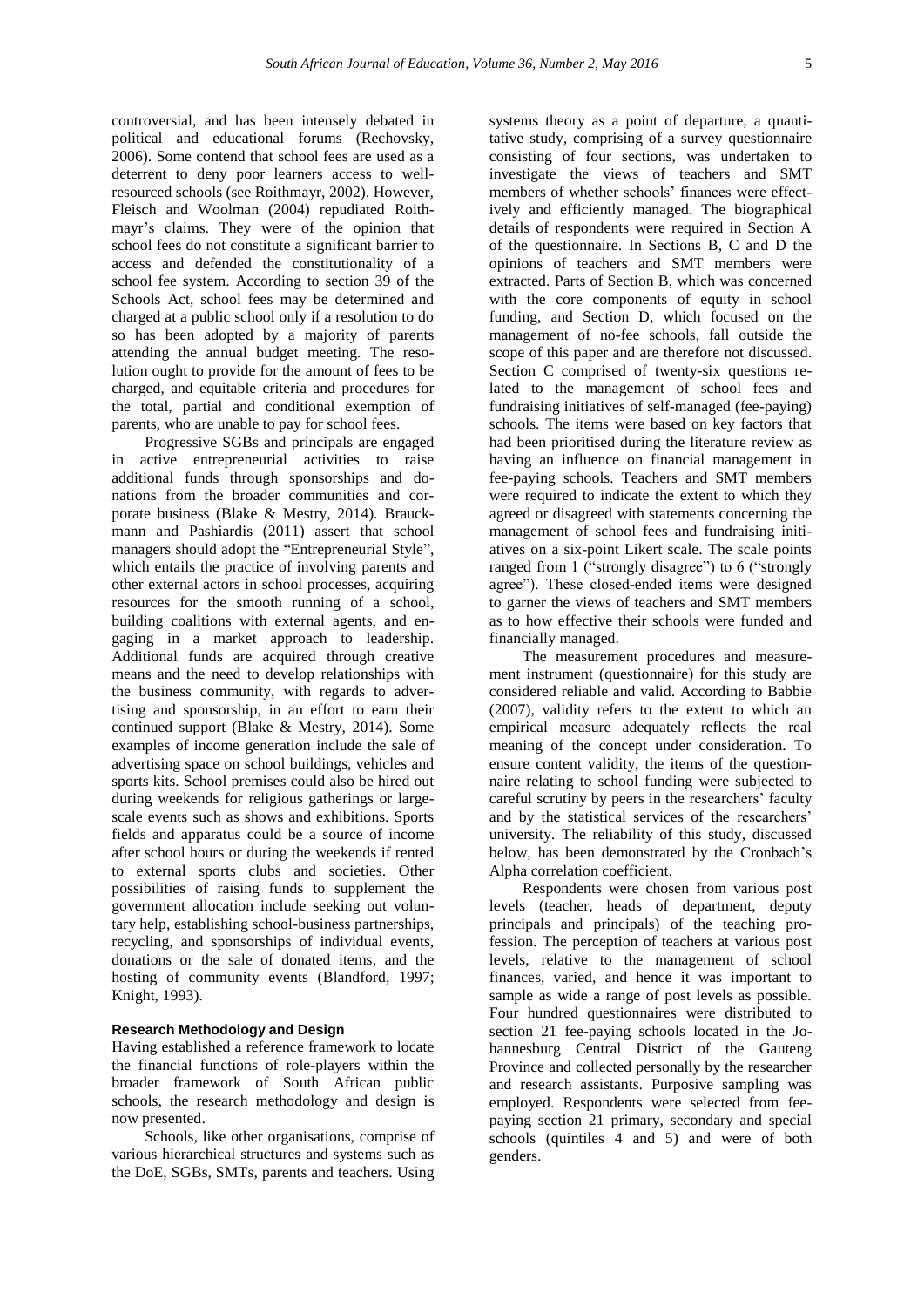Three hundred and six questionnaires were received back from the section 21 fee-paying schools in useable form. This represented a 76.5% return rate. There were no foreseeable risks associated with the research and respondents were treated with the utmost respect in terms of their autonomy, basic rights, dignity, confidentiality and anonymity throughout the process. The question-

**Table 1** School type

| School type       | Number of respondents | Percent |
|-------------------|-----------------------|---------|
| Primary Schools   | 259                   |         |
| Secondary Schools | 94                    | 26      |
| Special Schools   |                       | റാ      |

|  | Table 2 Respondents' post level |  |  |
|--|---------------------------------|--|--|
|--|---------------------------------|--|--|

| Post level           | Number of respondents | Percent |
|----------------------|-----------------------|---------|
| Principals           | 18                    |         |
| Deputy principals    | 18                    |         |
| Heads of Departments | 97                    | 27      |
| Teachers             | 225                   | 63      |

naires were analysed by the statistical services of the university.

### **Findings and Discussion**

Tables 1 to 5 reflect the biographical details of respondents of self-managed schools that were elicited from section A of the questionnaire:

**Table 3** Schools formerly administered by racially differentiated departments of education

| School type                                          | Number of respondents | Percent |
|------------------------------------------------------|-----------------------|---------|
| Former House of Assembly (white education)           | 270                   | 75      |
| Former House of Delegates (Indian education)         | 72                    | 20      |
| Former House of Representatives (coloured education) |                       | 0.5     |

**Table 4** Respondents' gender

| Gender         | Number of respondents | Percent |
|----------------|-----------------------|---------|
| Males          | 295                   | 82      |
| <b>Females</b> | 65                    | 18      |
|                |                       |         |

**Table 5** Respondents' age group

| Age group       | Number of respondents | Percent |
|-----------------|-----------------------|---------|
| Under 40 years  | 148                   | 41      |
| $40 - 50$ years | 130                   | 36      |
| $50$ years $+$  | 82                    | 23      |

From this information it was established that the respondents provided a reasonably representative profile of urban schools in the Johannesburg District of Gauteng.

The non-biographical items (sections B, C and D) were subjected to exploratory factor analysis using the SPSS 15.0 programme (Norušis, 2009), with acceptable results, indicating that the items included in the scales represent the constructs appropriately. This statistical technique was used to estimate the construct validity of the questions that made up the scales. This technique conveyed the extent to which the questions seemed to measure the same concepts or variables (Glenn, 2010). The Cronbach's Alpha coefficient was used as an indicator to check the internal consistency of the items that make up the scale. According to Pallant (2005), the Cronbach's alpha coefficient of a scale should be above 0.7 for the scale to be considered reliable for the sample. In this study, the Cronbach's Alpha Coefficient varied between .978 and .966 for the various scales, which indicates that

the inter-item reliability is acceptable and that the scales can be considered reliable for the sample.

The forty items in section B relating to both fee paying  $(N = 306)$  and non-fee paying  $(N = 332)$ were the same except for Item B4. Items 15, 18, 19 and 24 were reflected. The Kaiser Meyer Olkin (KMO) Measure of Sampling Adequacy (MSA) for Item rB24 was <0.6, the communalities of Items B4 and  $rB15$  were <0.2. Hence, these three items were removed from the factor analytic procedure, leaving 37 items. A first-order factor analytic procedure (PCA with Varimax rotation) indicated eight firstorder factors. Only aspects relating to the financial management of fee-paying (self-managed) schools are discussed in this section.

It was established that most of the section 21 'fee-paying schools' group were, statistically, significantly more positive in their perceptions than the 'no-fee schools' group. The effect size was moderate  $(r = 0.4)$  and this also indicated the practical significance that the 'fee-paying schools' group attached to the effective and efficient man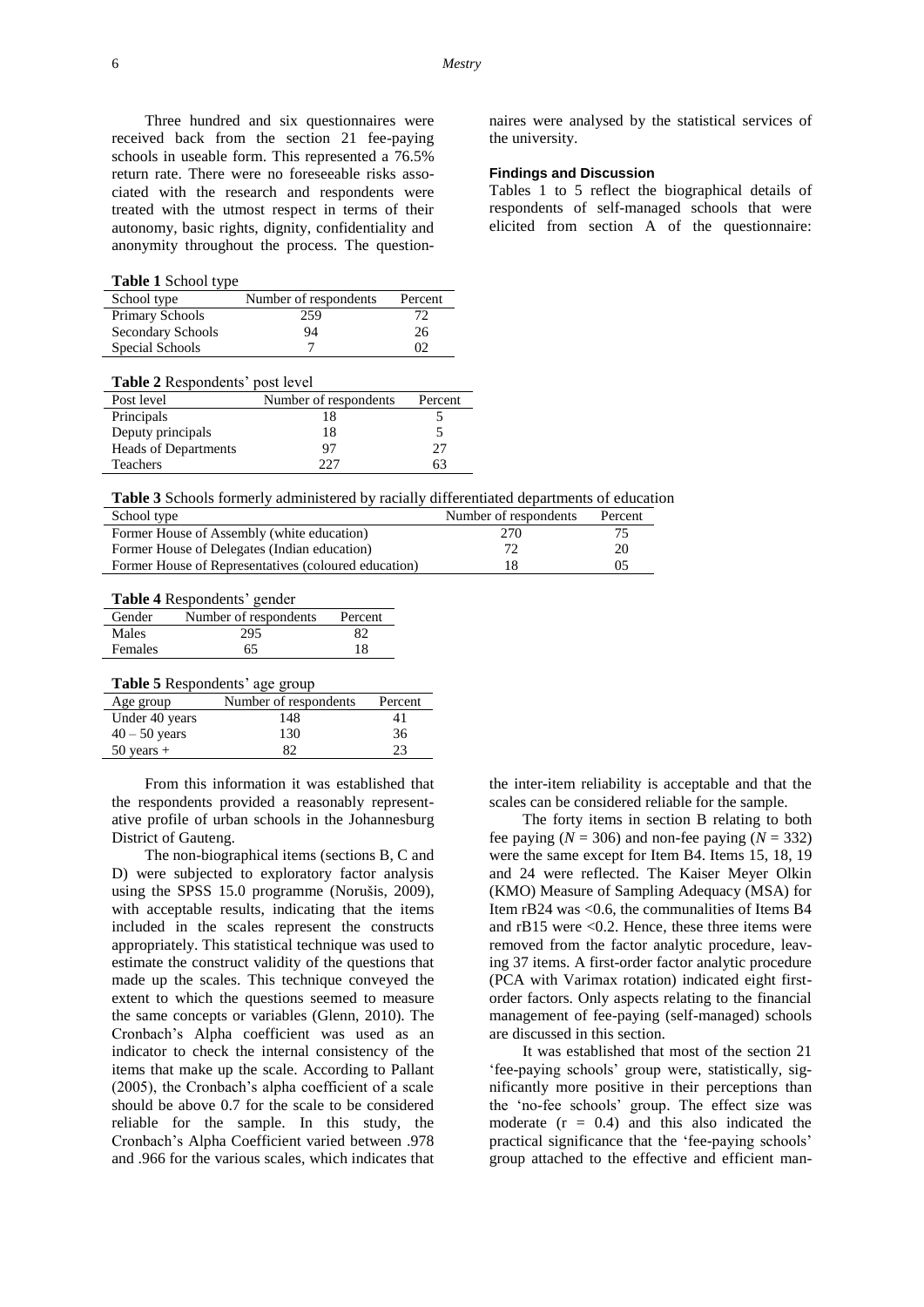agement of funds in respect of school fees and fundraising activities. The majority of respondents from 'fee-paying schools' were not opposed to the state providing more funds to schools that were located in townships and rural areas (quintiles 1, 2 and 3). They believed that equity in school funding had to be addressed, and that the bulk of the allocated funds ought to be distributed to the historically disadvantaged schools.

Fee-paying schools were allocated less money for resources by the state, but SGBs supplemented these funds by levying school (user) fees to parents, securing donations and sponsorships from donors and sponsors, and organising and implementing fundraising initiatives. Systems theory emphasises collaboration among stakeholder systems in order to give importance to the interconnectedness and interdependence of all the elements in a school system. Respondents confirmed that parents who paid school fees were invariably bound to be more involved in school affairs, when it came to ensuring that their children got the best value for the additional money they provided. In general, it was found that most effective SGBs plan and implement well-organised fundraising events. Most of the respondents acknowledged that their SGBs, SMTs and teachers invested a great deal of time and energy to supplement state funding through several fundraising projects. This enabled the schools to procure state-of-the-art physical resources and to employ additional teachers above the post-provisioning norm determined by the DoE. They were aware that the limited state funding is earmarked only for topping up LTSM, part payment of services rendered to schools and to some extent maintaining school property. It was evident to them that the state funding was insufficient to address the procurement of additional high-tech physical and other important resources needed for teaching and learning. Additional funding enabled schools to have physical resources that were in good working condition, well-resourced libraries and laboratories, well-maintained buildings and small classes. These all undoubtedly contribute to the provision of quality education. It was also implied that most SGBs and principals had adequate knowledge and skills to effectively manage the schools' finances.

The 26 items involved with fee-paying schools in Section C were subjected to a factor analytic procedure. The Kaiser Meyer Olkin value for items C15B, C19B, C20B and C24B were all less than 0.6 and were removed from the procedure. Three first-order factors resulted, which explained 58.72% of the variance present. When these three first-order factors were subjected to a second-order PCA procedure only one factor resulted, which explained 47.06% of the variance present. It contained 22 items, and had a Cronbach Reliability Coefficient of 0.870 and was named 'The effective

implementation management of the delegated financial functions'. The mean score of 3.66 and the median of 3.68 indicate that the respondents of fee-paying schools tended to partially agree with the effective implementation management of the delegated financial functions'. The following three factors are discussed.

## Factor One: The SGBs Compliance with the Delegated Financial Functions

The respondents agreed that most of the SGBs complied with the delegated functions stipulated in the Schools Act, the Employment for Educators Act and the NNSSF policy. Most of the respondents were unanimous that the SGBs developed and implemented well-formulated finance policies and were of the opinion that their SGBs managed the school fees and fundraising projects effectively and efficiently. The SGBs and SMTs ensured that good software programmes were utilised in maintaining proper accounting records and that all incoming funds and expenditure incurred were meticulously recorded and managed according to the prescriptions of the schools' budgets. Additional finance officers were employed to ensure that efficient records of school fees received were maintained. Parents received statements that were regularly sent out by schools informing them of the amounts paid and/or outstanding in respect of school fees. Some self-managed schools fully applied the DoE's school fee exemption policy. However, according to the OECD report (2008), several instances have been noted where SGBs have misused their power to set and enforce high school fees in order to restrict admissions, or to exclude learners whose parents are unable to pay fees on time. SGBs have not always publicised the parents' right to apply for a discount or a school fee exemption, and they have failed to provide assistance to parents who find it difficult to engage in complex application and appeal procedures. Moreover, many parents were unaware of the automatic school fee exemptions that existed for certain learners, such as orphans or those receiving a Child Support Grant. SGBs could certainly do more to publicise and actively promote parents' and learners' rights under the law and the Convention on the Rights of the Child. It appeared that many provincial departments of education have reneged on the policy requiring them to reimburse schools with 25% of the fee exemptions granted to learners.

The findings of this study align with the focus of systems theory i.e. that most schools were [self](https://en.wikipedia.org/wiki/Homeostasis)[regulating systems,](https://en.wikipedia.org/wiki/Homeostasis) that is, that they were selfmanaging and self-correcting through [feedback.](https://en.wikipedia.org/wiki/Feedback) The DoE, parents, and the broader community usually received regular feedback about the financial position of the schools. The respondents agreed that SGBs of self-managed schools had well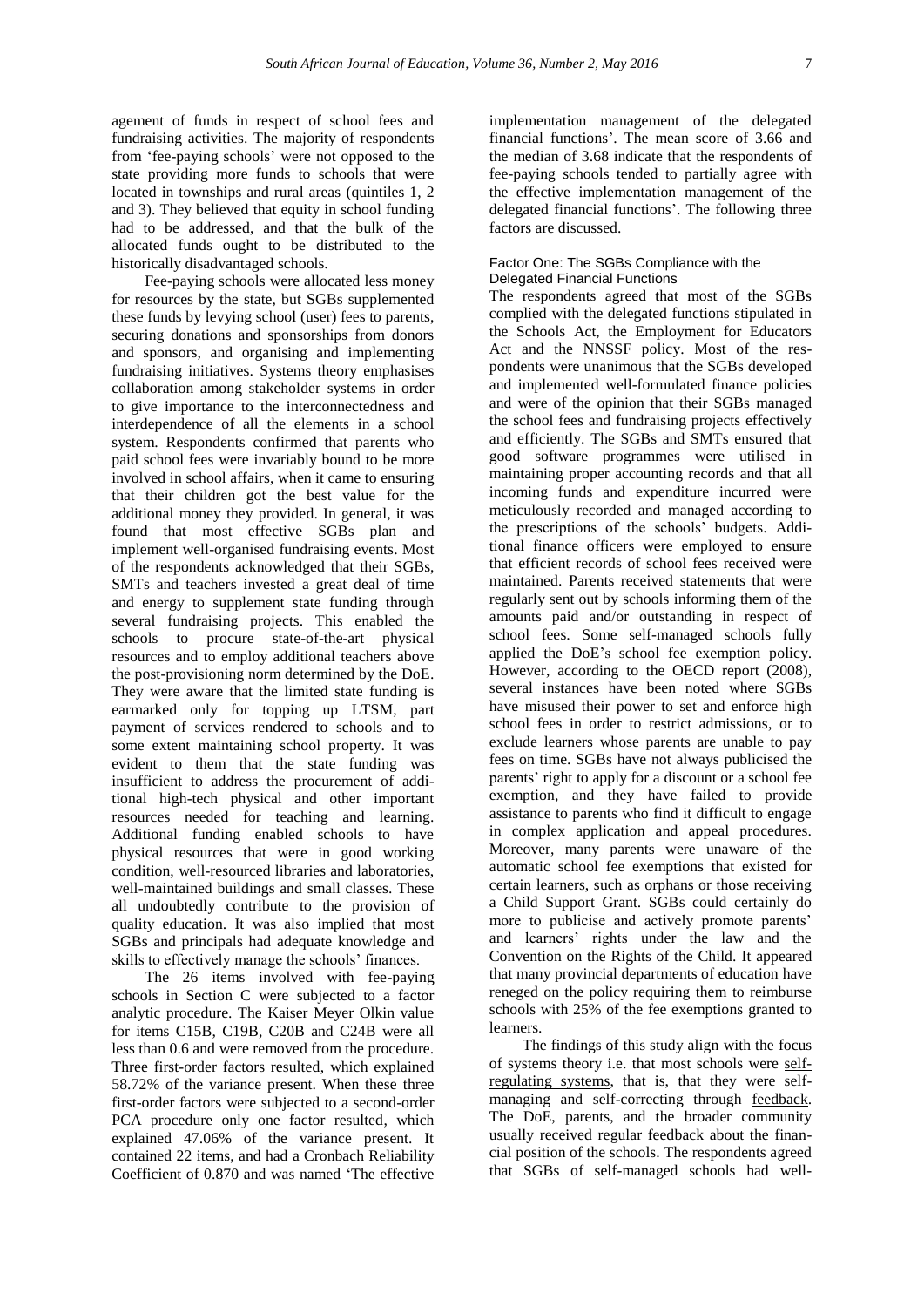constructed fundraising programmes and all stakeholders were timeously informed of each fundraising event. Data suggest that these stakeholders have the attitudes and abilities to be entrepreneurial (Brauckmann & Pashiardis, 2011). It appears that SGBs and principals in most schools explore many possibilities to secure funds and exploit financial opportunities. It was implied that SMTs and teachers ought to see fundraising as part of their responsibility. According to Blake and Mestry (2014), fundraising is both varied and ingenious with regards to methods and ideas. SGBs and principals ought to tap into the creativity of the school and all its stakeholders. SGBs and principals should see entrepreneurship as part of their duties and responsibilities in terms of supplementing the provincial departments of education's funds in delivering a better quality of education for their learners.

## Factor Two: Stakeholder Involvement in Fundraising Initiatives

Respondents were of the opinion that there existed a lack of parental and community support for fundraising initiatives. They believed that parents considered fundraising to be the sole responsibility of SMTs, teachers and non-teaching staff. Thus, a lack of stakeholder collaboration prevailed in many schools. It was also implied by respondents that many parents, in addition to the school fees, are expected to contribute financially to all fundraising initiatives. Parents are reluctant to contribute every time fundraising events are undertaken by schools.

The DoE, SGBs, principals and SMTs should have a clear understanding of their functions as stipulated in various legislation and regulations. This can be achieved if authentic collaboration among relevant stakeholders exists. Although the Schools Act states that professional management is the domain of the SMTs and principals and governance the responsibility of SGBs, collegiality and collaboration between management and governance should be encouraged. The DoE should ensure that training is provided to the respective role-players in the field of financial management resulting in school finances being effectively and efficiently managed. In keeping with systems theory, it is important that SGBs and principals begin to engage with staff and parents to develop creative fundraising opportunities and to search for solutions to financial problems. They should see this as a joint venture: learners and parents benefit because there are steps taken to provide quality education and teachers and SMTs have resources that will facilitate their effective teaching. SGBs and principals should be the driving force to get parents and the business community more involved in fundraising activities. This necessitates a collegial management style to bring this about.

Most of the respondents who belong to schools' with more than 1,000 learners agreed to a statistically significantly greater extent with the effective management of funds in respect of school-fees and fundraising initiatives than did respondents in schools with less than 1,000 learners. Fee-paying schools tend towards agreeing with the 'effective implementation management of the delegated financial functions' factor because parents of most of these schools pay their school fees, which enabled their SGBs to procure physical resources and employ additional teachers. This, in contrast to smaller schools where school fees and fundraising are not substantial. Having more learners mean that more school fees are received and more parents support fundraising projects. Respondents were of the opinion that although active participation from parents were not forthcoming, principals and SGBs were effective in raising substantial sums of money through school fees and fundraising ventures. This enabled schools to purchase appropriate educational aids and employ more teachers so that effective teaching and learning can take place in their schools.

#### Factor Three: The Process of Effective Budgeting

Respondents from fee-paying primary schools agreed to a statistically significantly larger extent with the effective management than do fee-paying respondents from secondary schools. In primary schools, the income and expenditure is not as extensive as in secondary schools. The postprovisioning norm of secondary schools is greater than that of primary schools, because more subjects are offered to learners. The cost of employing additional teachers, providing extra-curricular activities, procuring more specialised textbooks and high-tech equipment, and upgrading the school library with national and international books, are all factors that demand the SGBs, SMTs and teachers put more effort into school funding. These factors make respondents from secondary schools less positive about the effective management of school fees and fundraising than their primary school counterparts.

Most of the respondents of self-managed schools agreed that their SGBs drew up effective budgets and that these were successfully implemented. The SGBs follow a similar process, by decentralising the drafting of the budget. They request heads of department, programme coordinators, teams and non-teaching staff to submit their resource needs to them. They prioritise and, using a zero-based budgeting approach, draw up the master budget. From the projected expenditure, they determine the amount of school fees parents have to pay and project what funds need be generated from fundraising projects. This budget has to be approved by the parents at an annual budget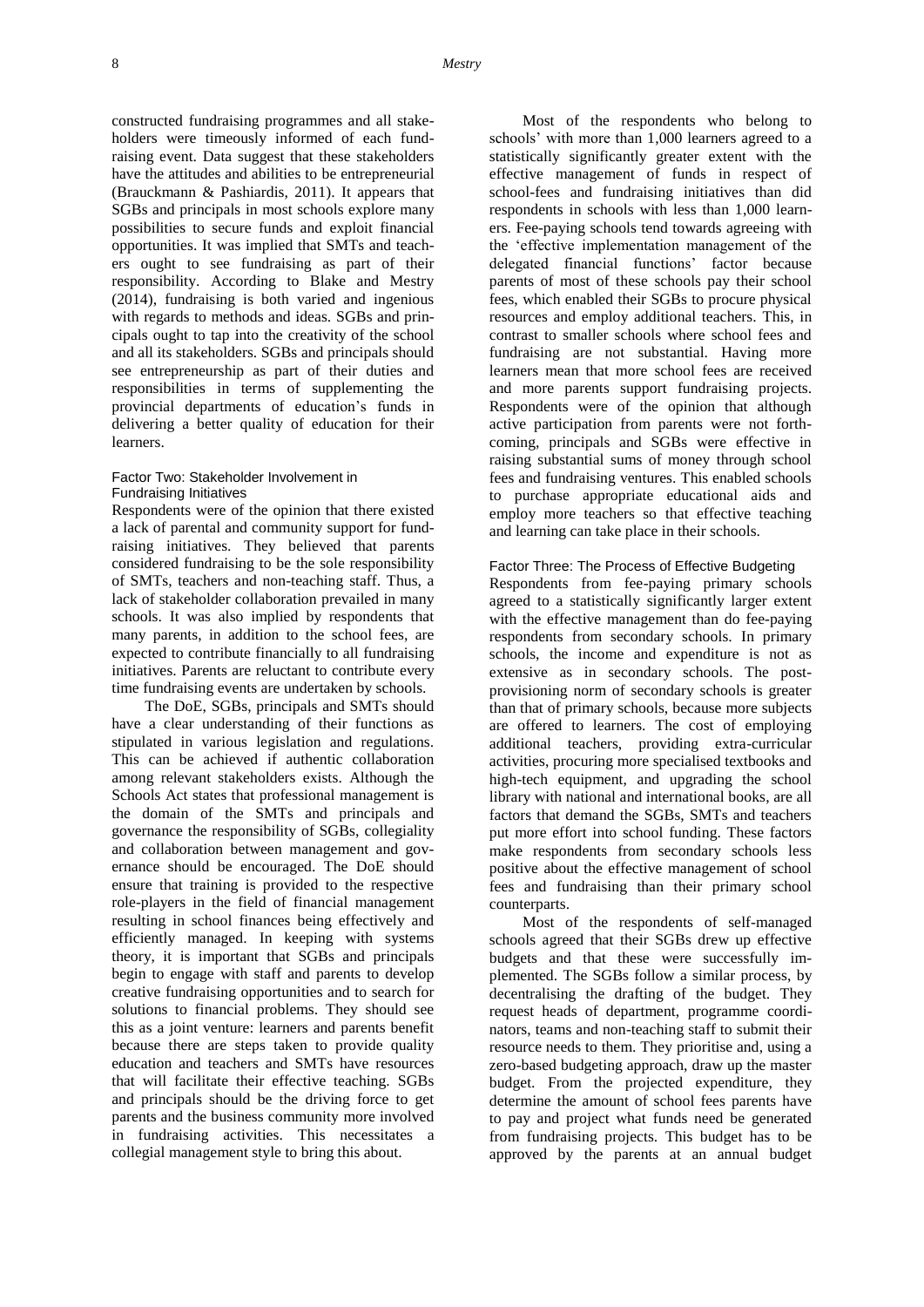meeting. Respondents implied that the parents' attendance at budget meetings was satisfactory. Respondents of some schools indicated that not all fundraising projects were successfully implemented, and perhaps, parents were not fully cooperative. Thus, some schools were unable to achieve the goals they set out for a particular financial year.

Respondents also alluded to the fact that due to the increased financial responsibilities of finance officers in self-managed schools, SGBs have invested in highly sophisticated technology, such as software programmes, that ensure the monitoring and controlling of budgets and facilitate the effecttive management of school fees and fundraising activities.

#### **Conclusion and Recommendations**

This paper aimed to determine the perceptions of SMTs and teachers as to whether self-managed schools manage their finances effectively and efficiently. The government's agenda of addressing equity and social justice in education has resulted in affluent public schools (Quintiles 4 and 5) receiving far less in subsidies than was received by poorer schools. This has posed serious funding challenges. To be competitive and market-oriented, attract the best learners and ensure that effective teaching and learning takes place, SGBs are required to devise ways to supplement state funding. Many schools resort to levying exorbitant school (user) fees, thus making access for poor learners impossible, and disregarding school fee exemption regulations. To intensify their fundraising endeavours, progressive SGBs must find more creative and ground-breaking ways to do so.

The three factors that emerged from this study, namely, SGBs' compliance with delegated financial functions; stakeholder involvement in fundraising initiatives; and the process of effective budgeting, emphasises the pertinent role played by SGBs in managing a school's finances effectively and efficiently. This empirical study suggests that SGBs and principals ought to have expert financial knowledge and skills, such as budgeting, organising, monitoring and control, to lead their schools in the attainment of excellent learner performance and educational outcomes. SGBs and principals need to tap into the creativity in their schools and collaborate with all stakeholders. They ought to embrace entrepreneurial qualities and begin consciously using them in adopting entrepreneurial practices. They should see entrepreneurship as part of their responsibility to supplement the DoE's allocation of funds, and to deliver a better quality of education.

It is recommended that the DoE strive to convert all public schools, irrespective of their quintile status, to become self-managed. They should provide intensive training and development

for stakeholders (parents, teachers, SMTs and the broader community) and empower them to make good financial decisions for their schools. The topics for training should include, among others, the planning and implementing of effective budgets and fundraising projects, understanding school financial statements and reporting on a school's finances to stakeholders. To achieve these objectives, the DoE ought to consider securing the services of external service providers who have specialised knowledge of school financial management.

## **References**

- Anderson L & Lumby J (eds.) 2005. *Managing finance and external relations in South African schools*. London, UK: Commonwealth Secretariat.
- Babbie E 2007. *The practice of social research* (11th ed). Belmont, CA: Thomson Wadsworth.
- Banathy BH 1991. *Systems design of education: A journey to create the future*. Englewood Cliffs, NJ: Educational Technology Publications.
- Banathy BH & Jenlink PM 2004. Systems inquiry and its application in education. In DH Jonassen (ed). *Handbook of research on educational communications and technology*. Bloomington, IN: Association for Educational Communications and Technology.
- Bisschoff T & Thurlow M 2005. Resources for schooling. In L Anderson & J Lumby (eds). *Managing finance and external relations in South African schools*. London, UK: Commonwealth Secretariat.
- Blake B & Mestry R 2014. The changing dimensions of the finances on urban schools: An entrepreneurial approach for principals. *Education as Change*, 18(1):163-178. [doi:](http://www.tandfonline.com/doi/abs/10.1080/16823206.2013.847017)  [10.1080/16823206.2013.847017](http://www.tandfonline.com/doi/abs/10.1080/16823206.2013.847017)
- Blandford S 1997. *Resource management in schools: Effective and practical strategies for the selfmanaging school*. London, UK: Pitman Publishing.
- Botha RJ (ed.) 2012*. Financial management and leadership in schools*. Cape Town, South Africa: Pearson.
- Brauckmann S & Pashiardis P 2011. A validation study of the leadership styles of a holistic leadership theoretical framework. *International Journal of Educational Management*, 25(1):11–32[. doi:](http://dx.doi.org/10.1108/09513541111100099)  [10.1108/09513541111100099](http://dx.doi.org/10.1108/09513541111100099)

Brauckmann S & Schwarz A 2014. Autonomous leadership and a centralised school system. An odd couple? Empirical insights from Cyprus. *International Journal of Educational Management*, 28(7):823-841. [doi: 10.1108/IJEM-08-2013-0124](http://dx.doi.org/10.1108/IJEM-08-2013-0124)

- Bush T & Heystek J 2003. School governance in the New South Africa. *Compare: A Journal of Comparative and International Education*, 33(2):127-138. [doi:](http://www.tandfonline.com/doi/abs/10.1080/0305792032000070084)  [10.1080/0305792032000070084](http://www.tandfonline.com/doi/abs/10.1080/0305792032000070084)
- Deming WE 1994. *The new economies for industry, government, education*. Cambridge, MA: MIT Press.
- Department of Education, South Africa 1996. *Changing management to manage change in education: Report of the Task Team on Education*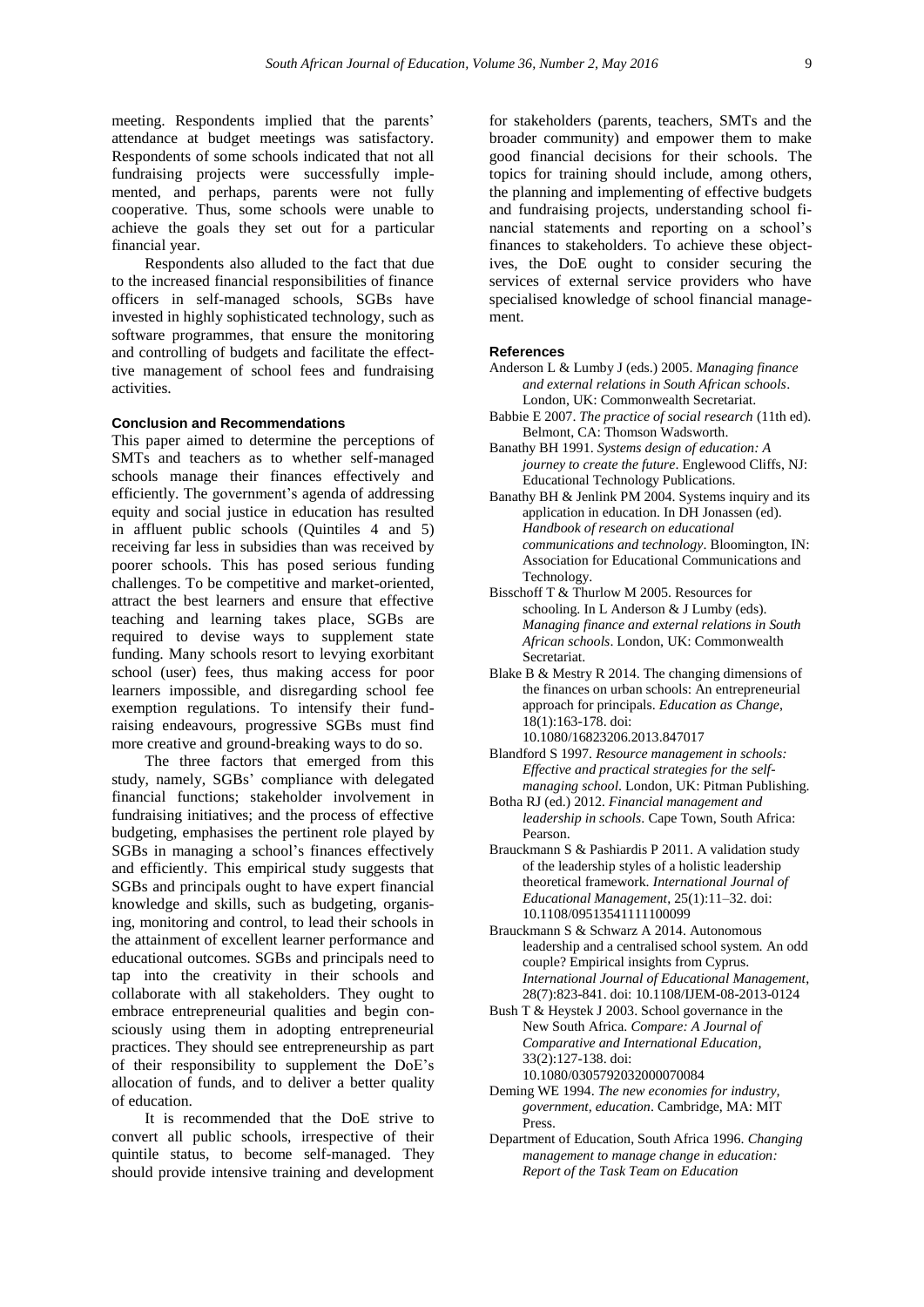*Management Development*. Pretoria: Department of Education, South Africa. Available at [https://edulibpretoria.files.wordpress.com/2008/01/](https://edulibpretoria.files.wordpress.com/2008/01/changingmanagement.pdf) [changingmanagement.pdf.](https://edulibpretoria.files.wordpress.com/2008/01/changingmanagement.pdf) Accessed 6 May 2016.

Drury DW 1999. *Reinventing school-based management: A school board guide to school-based improvement*. Alexandria, VA: National School Boards Association.

Duffy FM & Reigeluth CM 2008. The school system transformation (SST) protocol. *Educational Technology*, 48(4):41-49.

Fiske EB & Ladd HF 2005. *Racial equality in education: How far has South Africa come?* Working papers series SAN05-03. Durham, NC: Terry Sanford Institute of Public Policy, Duke University. Available at [http://files.eric.ed.gov/fulltext/ED493386.pdf.](http://files.eric.ed.gov/fulltext/ED493386.pdf)

Accessed 19 January 2016.

Fleisch B & Woolman S 2004. On the constitutionality of school fees: A reply to Roithmayr. *Perspectives in Education*, 22(1):111–123.

Gann N 1998. *Improving school governance: How governors make better schools*. London, UK: Falmer Press.

Glatter R, Mulford B & Shuttleworth D 2003. Governance, management and leadership. In Organisation for Economic Co-operation and Development (OECD) (ed). *Networks of innovation: Towards new models for managing schools and systems*. Paris, France: OECD. Available at

[http://www.oecd.org/site/schoolingfortomorrowkno](http://www.oecd.org/site/schoolingfortomorrowknowledgebase/themes/innovation/41283811.pdf) [wledgebase/themes/innovation/41283811.pdf.](http://www.oecd.org/site/schoolingfortomorrowknowledgebase/themes/innovation/41283811.pdf) Accessed 7 May 2016.

Glenn JC 2010. *Handbook of research methods*. New Delhi, India: Oxford.

Hofmeyr J 2000. *The emerging school landscape in postapartheid South Africa*. Speech presented for the Independent Schools Association of South Africa, 30 March. Available at [http://stbweb01.stb.sun.ac.za/if/Taakgroepe/iptg/ho](http://stbweb01.stb.sun.ac.za/if/Taakgroepe/iptg/hofmeyr.pdf)

[fmeyr.pdf.](http://stbweb01.stb.sun.ac.za/if/Taakgroepe/iptg/hofmeyr.pdf) Accessed 9 August 2015. Karlsson J 2002. The role of democratic governing bodies in South African schools. *Comparative Education*, 38(3):327-336. [doi:](http://www.tandfonline.com/doi/abs/10.1080/0305006022000014188?journalCode=cced20)  [10.1080/0305006022000014188](http://www.tandfonline.com/doi/abs/10.1080/0305006022000014188?journalCode=cced20)

Knight B 1993. *Financial management for schools: The thinking manager's guide*. Oxford, UK: Heinemann.

Levačić R 2005. *The resourcing puzzle: The difficulties of establishing causal links between resourcing and student outcomes*. Inaugural professorial lecture. London, UK: Institute of Education, University of London.

Levačić R & Vignoles A 2002. Researching the links between school resources and student outcomes in the UK: A review of issues and evidence. *Education Economics*, 10(3):313-331. [doi:](http://www.tandfonline.com/doi/abs/10.1080/09645290210127534)  [10.1080/09645290210127534](http://www.tandfonline.com/doi/abs/10.1080/09645290210127534)

Marishane RN 2003. Decentralisation of financial control: An empowerment strategy for schoolbased management. Unpublished DEd thesis. Pretoria, South Africa: University of South Africa.

Marishane RN & Botha RJ 2004. Empowering schoolbased management through decentralised financial control. *Africa Education Review*, 1(1):95-112[. doi:](http://www.tandfonline.com/doi/abs/10.1080/18146620408566272)  [10.1080/18146620408566272](http://www.tandfonline.com/doi/abs/10.1080/18146620408566272)

Maruma MA 2005. The role of the school governing body in managing fundraising for public primary schools in disadvantaged communities. Unpublished MEd dissertation. Johannesburg: University of Johannesburg. Available at [https://ujdigispace.uj.ac.za/handle/10210/1151.](https://ujdigispace.uj.ac.za/handle/10210/1151)  Accessed 7 May 2016.

Mestry R 2004. Financial accountability: the principal or the school governing body? *South African Journal of Education*, 24(2):126-132. Available at [http://www.ajol.info/index.php/saje/article/view/24](http://www.ajol.info/index.php/saje/article/view/24977/20661) [977/20661.](http://www.ajol.info/index.php/saje/article/view/24977/20661) Accessed 7 May 2016.

Mestry R 2006. The functions of school governing bodies in managing school finances. *South African Journal of Education*, 26(1):27-38. Available at [http://www.sajournalofeducation.co.za/index.php/s](http://www.sajournalofeducation.co.za/index.php/saje/article/view/67/63) [aje/article/view/67/63.](http://www.sajournalofeducation.co.za/index.php/saje/article/view/67/63) Accessed 7 May 2016.

Mestry R & Bisschoff TC 2009. *School financial management explained* (3rd ed). Cape Town, South Africa: Pearson.

Motala S 2011. Children's silent exclusion. *Mail & Guardian*, 22 July. Available at [http://mg.co.za/article/2011-07-22-childrens-silent](http://mg.co.za/article/2011-07-22-childrens-silent-exclusion)[exclusion.](http://mg.co.za/article/2011-07-22-childrens-silent-exclusion) Accessed 8 May 2016.

Mtshali N 2012. R4.6m probe into mismanagement at public schools. *Star*, 8 March. Available at [http://www.iol.co.za/the-star/r46m-probe-into](http://www.iol.co.za/the-star/r46m-probe-into-mismanagement-at-public-schools-1251497)[mismanagement-at-public-schools-1251497.](http://www.iol.co.za/the-star/r46m-probe-into-mismanagement-at-public-schools-1251497) Accessed 27 September 2015.

Norušis M 2009. *SPSS 16.0 guide to data analysis* (2nd ed). Upper Saddle River, NJ: Prentice-Hall.

Organisation for Economic Co-operation and Development (OECD) 2008. *Reviews of national policies for education: South Africa*. Paris, France: OECD. Available at [http://www.education.gov.za/Portals/0/Documents/](http://www.education.gov.za/Portals/0/Documents/Reports/Reviews%20of%20National%20Policies%20for%20Education%20-%20South%20Africa,%2016%20February%202009.pdf?ver=2011-01-18-113926-550)

[Reports/Reviews%20of%20National%20Policies%](http://www.education.gov.za/Portals/0/Documents/Reports/Reviews%20of%20National%20Policies%20for%20Education%20-%20South%20Africa,%2016%20February%202009.pdf?ver=2011-01-18-113926-550) [20for%20Education%20-](http://www.education.gov.za/Portals/0/Documents/Reports/Reviews%20of%20National%20Policies%20for%20Education%20-%20South%20Africa,%2016%20February%202009.pdf?ver=2011-01-18-113926-550) [%20South%20Africa,%2016%20February%20200](http://www.education.gov.za/Portals/0/Documents/Reports/Reviews%20of%20National%20Policies%20for%20Education%20-%20South%20Africa,%2016%20February%202009.pdf?ver=2011-01-18-113926-550)

[9.pdf?ver=2011-01-18-113926-550.](http://www.education.gov.za/Portals/0/Documents/Reports/Reviews%20of%20National%20Policies%20for%20Education%20-%20South%20Africa,%2016%20February%202009.pdf?ver=2011-01-18-113926-550) Accessed 24 February 2014.

Pallant J 2005. *SPSS survival manual: A step by step guide to data analysis using SPSS for Windows* (Version 12). Crows Nest, New South Wales: Allen & Unwin. Available at [http://www.academia.dk/BiologiskAntropologi/Epi](http://www.academia.dk/BiologiskAntropologi/Epidemiologi/PDF/SPSS_Survival_Manual_Ver12.pdf) [demiologi/PDF/SPSS\\_Survival\\_Manual\\_Ver12.pdf](http://www.academia.dk/BiologiskAntropologi/Epidemiologi/PDF/SPSS_Survival_Manual_Ver12.pdf) . Accessed 8 May 2016.

Parker K & Leithwood K 2000. School councils' influence on school and classroom practice. *Peabody Journal of Education*, 75(4):37-65. [doi:](http://www.tandfonline.com/doi/abs/10.1207/S15327930PJE7504_3)  [10.1207/S15327930PJE7504\\_3](http://www.tandfonline.com/doi/abs/10.1207/S15327930PJE7504_3)

Phaladi B 2015. Glenvista 'fraudsters' face criminal charges. *Citizen*, 11 August. Available at [http://citizen.co.za/445459/glenvista-fraudsters](http://citizen.co.za/445459/glenvista-fraudsters-face-criminal-charges/)[face-criminal-charges/.](http://citizen.co.za/445459/glenvista-fraudsters-face-criminal-charges/) Accessed 8 May 2016.

Powers JM & Cookson PW Jr 1999. The politics of school choice research: Fact, fiction, and statistics. *Educational Policy*, 13(1):104-122. [doi:](http://epx.sagepub.com/content/13/1/104.short)  [10.1177/0895904899131009](http://epx.sagepub.com/content/13/1/104.short)

Rechovsky A 2006. Financing schools in the new South Africa. *Comparative Education Review*, 50(1):21– 45. [doi: 10.1086/498327](http://www.jstor.org/stable/10.1086/498327?seq=1#page_scan_tab_contents)

Republic of South Africa 1996. South African Schools Act, 1996 (Act No. 84 of 1996). *Government Gazette*, No. 1867. 15 November. Pretoria, South Africa: Government Printers.